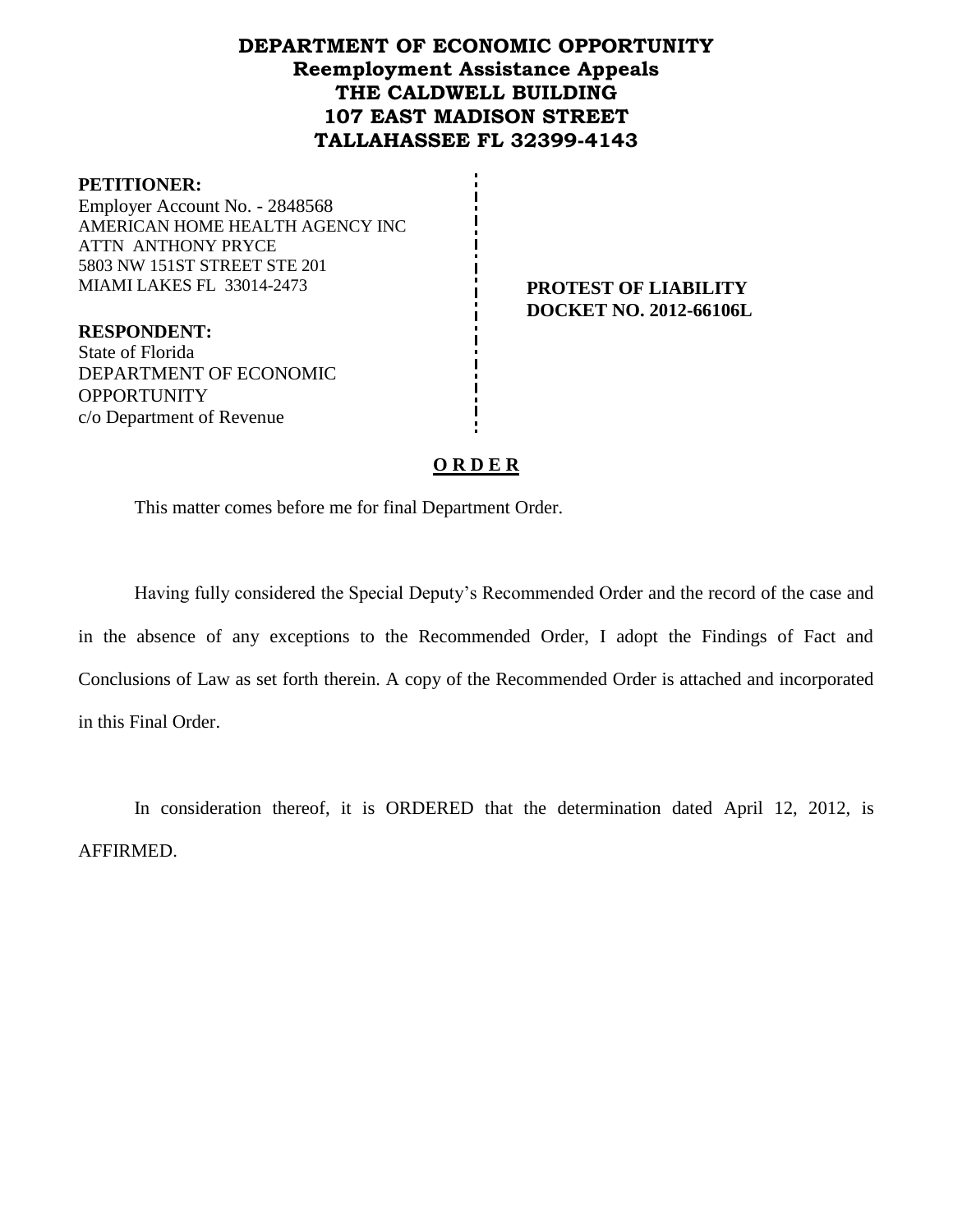#### **JUDICIAL REVIEW**

Any request for judicial review must be initiated within 30 days of the date the Order was filed. Judicial review is commenced by filing one copy of a *Notice of Appeal* with the DEPARTMENT OF ECONOMIC OPPORTUNITY at the address shown at the top of this Order and a second copy, with filing fees prescribed by law, with the appropriate District Court of Appeal. It is the responsibility of the party appealing to the Court to prepare a transcript of the record. If no court reporter was at the hearing, the transcript must be prepared from a copy of the Special Deputy's hearing recording, which may be requested from the Office of Appeals.

Cualquier solicitud para revisión judicial debe ser iniciada dentro de los 30 días a partir de la fecha en que la Orden fue registrada. La revisión judicial se comienza al registrar una copia de un *Aviso de Apelación* con la Agencia para la Innovación de la Fuerza Laboral [*DEPARTMENT OF ECONOMIC OPPORTUNITY]* en la dirección que aparece en la parte superior de este *Orden* y una segunda copia, con los honorarios de registro prescritos por la ley, con el Tribunal Distrital de Apelaciones pertinente. Es la responsabilidad de la parte apelando al tribunal la de preparar una transcripción del registro. Si en la audiencia no se encontraba ningún estenógrafo registrado en los tribunales, la transcripción debe ser preparada de una copia de la grabación de la audiencia del Delegado Especial [*Special Deputy*], la cual puede ser solicitada de la Oficina de Apelaciones.

Nenpòt demann pou yon revizyon jiridik fèt pou l kòmanse lan yon peryòd 30 jou apati de dat ke Lòd la te depoze a. Revizyon jiridik la kòmanse avèk depo yon kopi yon *Avi Dapèl* ki voye bay DEPARTMENT OF ECONOMIC OPPORTUNITY lan nan adrès ki parèt pi wo a, lan tèt *Lòd* sa a e yon dezyèm kopi, avèk frè depo ki preskri pa lalwa, bay Kou Dapèl Distrik apwopriye a. Se responsabilite pati k ap prezante apèl la bay Tribinal la pou l prepare yon kopi dosye a. Si pa te gen yon stenograf lan seyans lan, kopi a fèt pou l prepare apati de kopi anrejistreman seyans lan ke Adjwen Spesyal la te fè a, e ke w ka mande Biwo Dapèl la voye pou ou.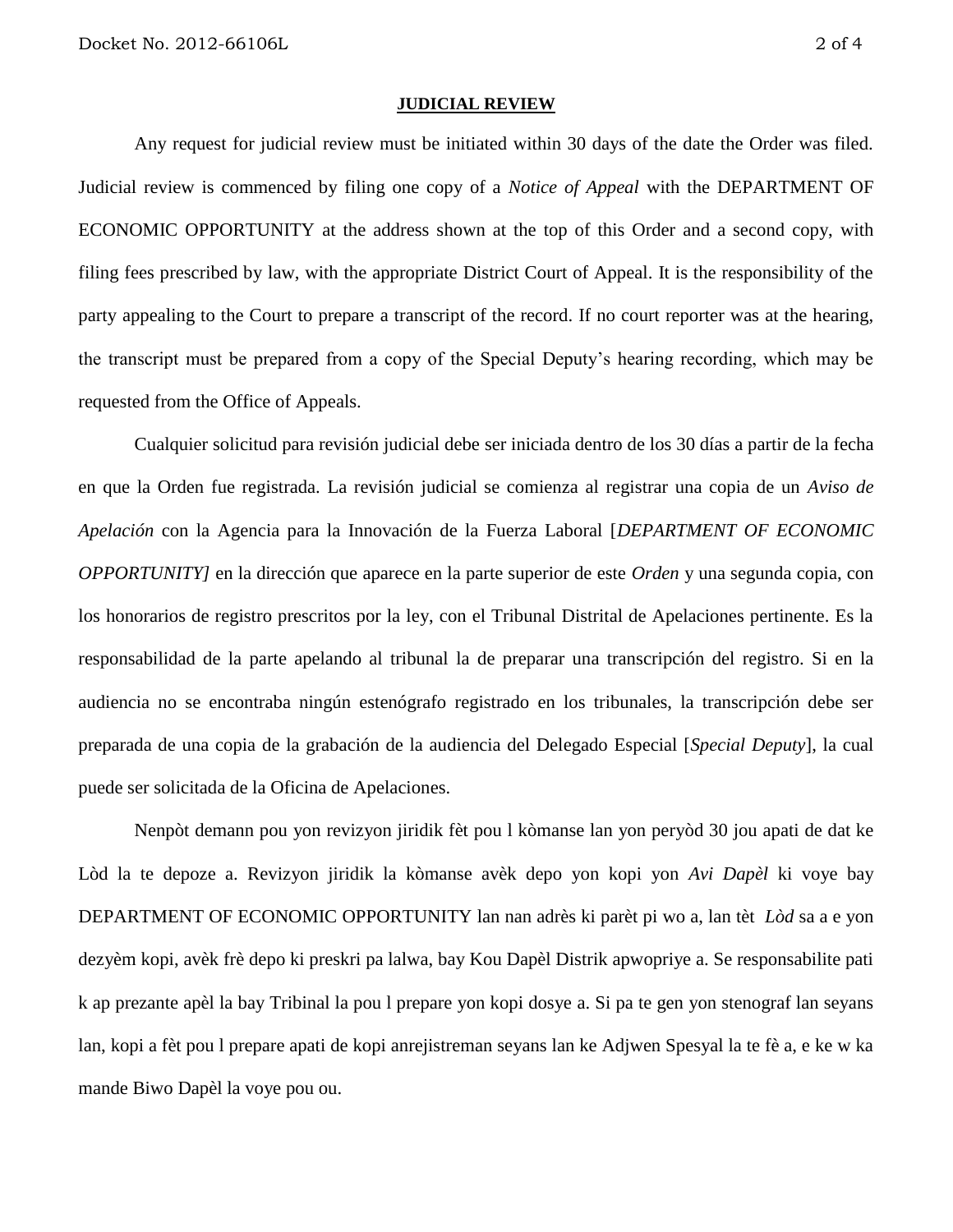DONE and ORDERED at Tallahassee, Florida, this \_\_\_\_\_\_\_ day of January, 2013.



Altemese Smith, Assistant Director, Reemployment Assistance Services DEPARTMENT OF ECONOMIC OPPORTUNITY

FILED ON THIS DATE PURSUANT TO § 120.52, FLORIDA STATUTES, WITH THE DESIGNATED DEPARTMENT CLERK, RECEIPT OF WHICH IS HEREBY ACKNOWLEDGED.

 $\overline{\phantom{a}}$  ,  $\overline{\phantom{a}}$  ,  $\overline{\phantom{a}}$  ,  $\overline{\phantom{a}}$  ,  $\overline{\phantom{a}}$  ,  $\overline{\phantom{a}}$  ,  $\overline{\phantom{a}}$  ,  $\overline{\phantom{a}}$  ,  $\overline{\phantom{a}}$  ,  $\overline{\phantom{a}}$  ,  $\overline{\phantom{a}}$  ,  $\overline{\phantom{a}}$  ,  $\overline{\phantom{a}}$  ,  $\overline{\phantom{a}}$  ,  $\overline{\phantom{a}}$  ,  $\overline{\phantom{a}}$ DEPUTY CLERK DATE

### **CERTIFICATE OF SERVICE**

**I HEREBY CERTIFY that true and correct copies of the foregoing Final Order have been furnished to the persons listed below in the manner described, on the \_\_\_\_\_\_\_ day of January, 2013**.

 $ShmumE, F$ 

SHANEDRA Y. BARNES, Special Deputy Clerk DEPARTMENT OF ECONOMIC OPPORTUNITY Reemployment Assistance Appeals 107 EAST MADISON STREET TALLAHASSEE FL 32399-4143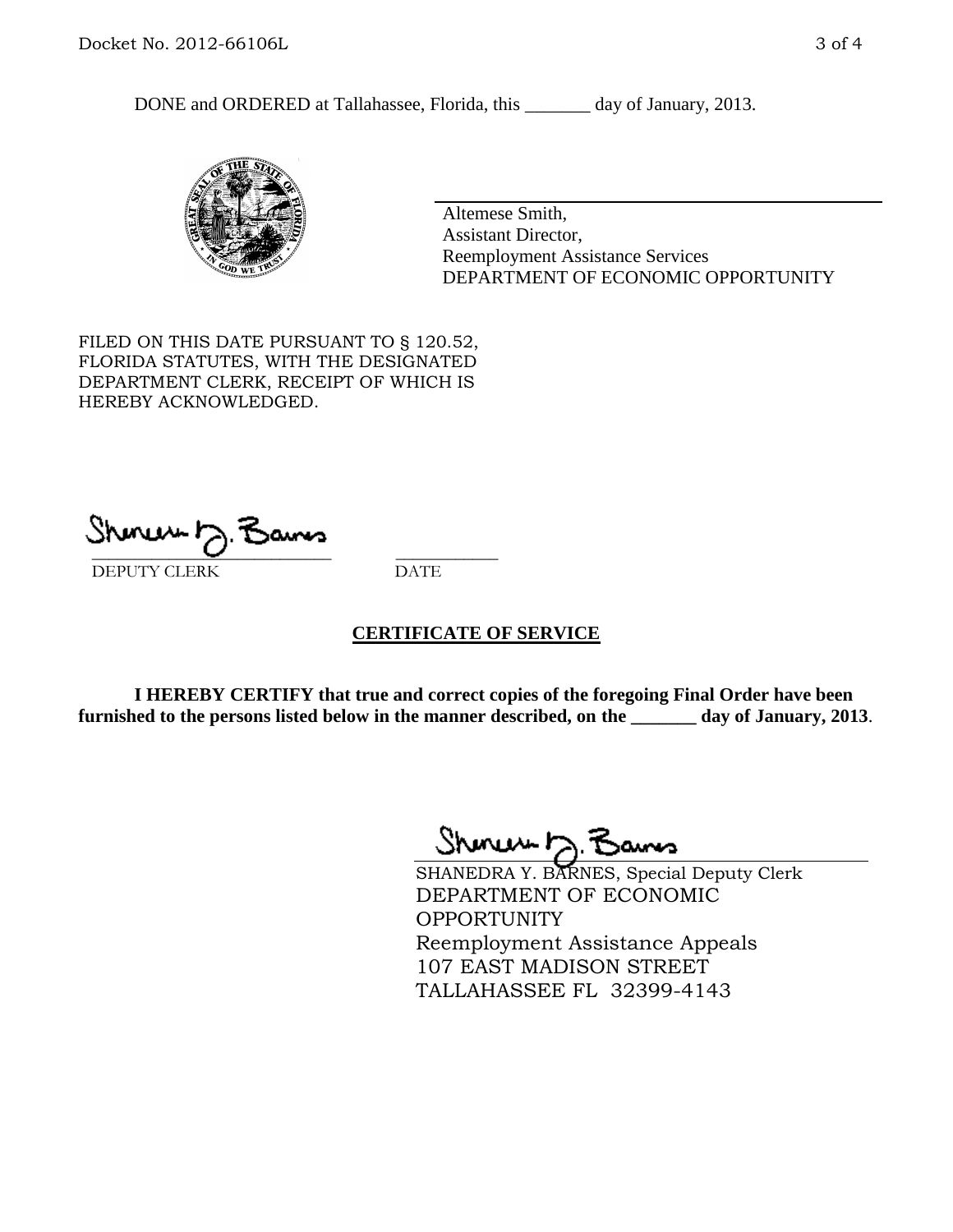Docket No. 2012-66106L 4 of 4

By U.S. Mail:

AMERICAN HOME HEALTH AGENCY INC ATTN ANTHONY PRYCE 5803 NW 151ST STREET STE 201 MIAMI LAKES FL 33014-2473

YAUMARA MARRERO 4161 WEST 2ND AVENUE

DEPARTMENT OF REVENUE ATTN: VANDA RAGANS - CCOC #1-4857 5050 WEST TENNESSEE STREET TALLAHASSEE FL 32399

DEPARTMENT OF REVENUE ATTN:MYRA TAYLOR PO BOX 6417 TALLAHASSEE FL 32314-6417

State of Florida DEPARTMENT OF ECONOMIC OPPORTUNITY c/o Department of Revenue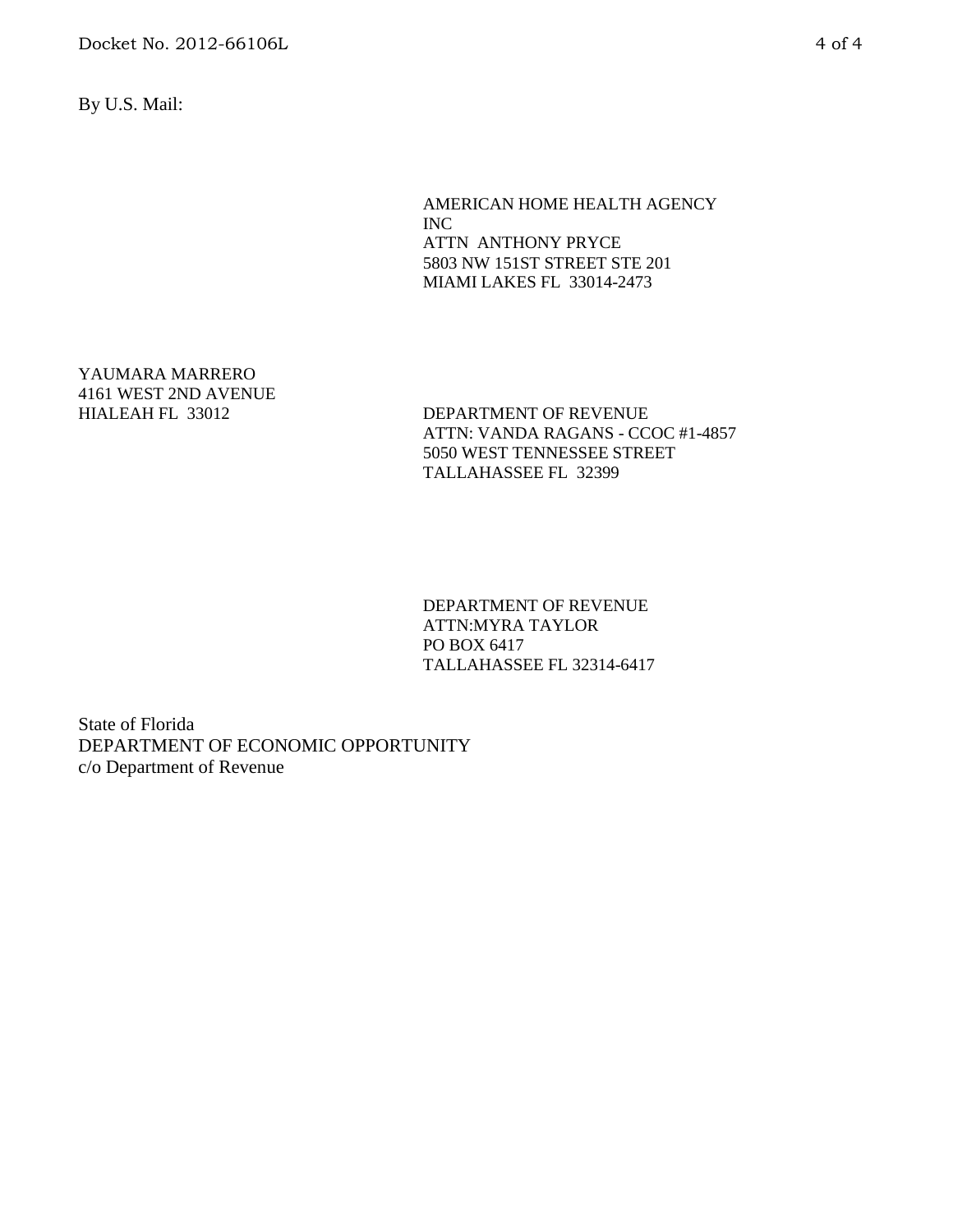## **DEPARTMENT OF ECONOMIC OPPORTUNITY Reemployment Assistance Appeals**

MSC 347 CALDWELL BUILDING 107 EAST MADISON STREET TALLAHASSEE FL 32399-4143

| <b>PETITIONER:</b> |
|--------------------|
|--------------------|

Employer Account No. - 2848568 AMERICAN HOME HEALTH AGENCY INC ATTN ANTHONY PRYCE 5803 NW 151ST STREET STE 201 MIAMI LAKES FL 33014-2473

> **PROTEST OF LIABILITY DOCKET NO. 2012-66106L**

**RESPONDENT:** State of Florida DEPARTMENT OF ECONOMIC **OPPORTUNITY** c/o Department of Revenue

# **RECOMMENDED ORDER OF SPECIAL DEPUTY**

TO: Assistant Director, Executive Director, Reemployment Assistance Services DEPARTMENT OF ECONOMIC OPPORTUNITY

This matter comes before the undersigned Special Deputy pursuant to the Petitioner's protest of the Respondent's determination dated April 12, 2012

After due notice to the parties, a telephone hearing was held on October 29, 2012. The Petitioner, represented by the Petitioner's President, appeared and testified. The Respondent, represented by a Department of Revenue Tax Specialist II, appeared and testified. The Joined Party appeared and testified.

The record of the case, including the recording of the hearing and any exhibits submitted in evidence, is herewith transmitted. Proposed Findings of Fact and Conclusions of Law were not received.

### **Issue**:

Whether services performed for the Petitioner by the Joined Party constitute insured employment, and if so, the effective date of liability, pursuant to Section 443.036(19), 443.036(21); 443.1216, Florida Statutes.

## **Findings of Fact:**

1. The Petitioner is a corporation that has provided home health services for approximately six years. The Petitioner is licensed by the state of Florida to provide home health services in Miami-Dade and Monroe counties. The Petitioner is a licensed Medicare provider.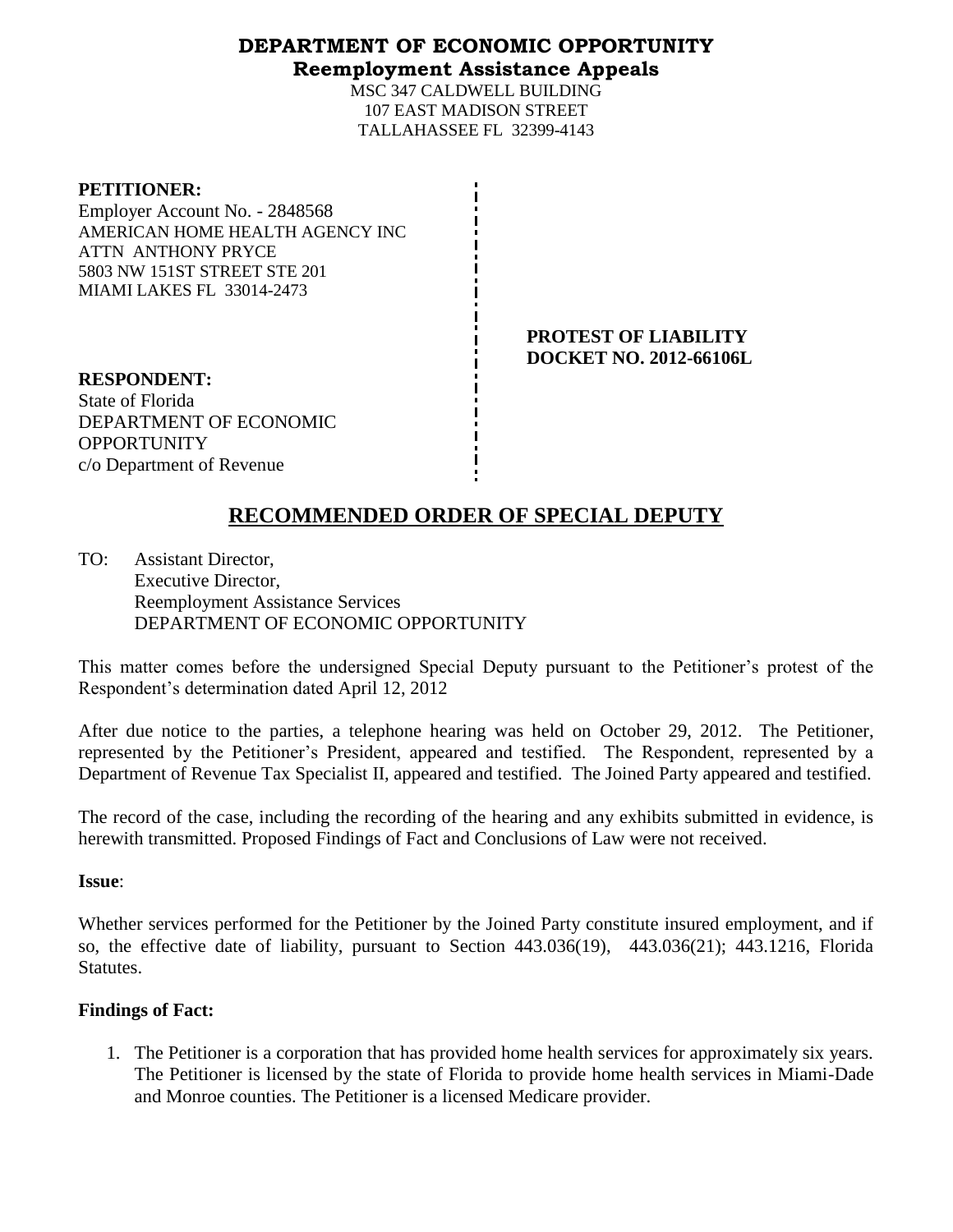- 2. The Joined Party provided services for the Petitioner as a quality assurance analyst from August 11, 2011, through February 2, 2012. The Joined Party's responsibility was to ensure that individuals performing in-home care services for the Petitioner followed the patient's plan of care. The Joined Party reviewed notes submitted by nurses and other care providers and audited patient files for compliance with the plan of care.
- 3. The Joined Party obtained the work through her sister and brother-in-law, who are the Petitioner's employees. The Joined Party had prior experience as a quality assurance analyst. An independent contractor utilized by the Petitioner provided training to the Joined Party concerning Medicare regulations applicable to the work. The Joined Party was paid during the training period. The Petitioner provided the Joined Party with a checklist to be used when auditing files.
- 4. Initially, the Petitioner hired the Joined Party as an employee, and taxes were withheld from her pay. After receipt of her first paycheck, the Joined Party questioned the amount of taxes withheld. The Joined Party expressed to the Petitioner that she did not believe the Petitioner was deducting the appropriate amounts. After that discussion, the Petitioner did not withhold taxes from the Joined Party's pay. The parties then executed an *Independent Contractor Agreement* effective August 11, 2011. The agreement identifies the Joined Party as a "Contractor" and states that the services to be provided are home health services. The Joined Party did not provide home health services as set forth in the agreement. For convenience, the Petitioner utilized a form of agreement that the Petitioner customarily uses for individuals providing in-home services for patients.
- 5. The Joined Party's services were performed at the Petitioner's business location. The Petitioner provided the work space, computer, software program, and telephone needed for the work. The Petitioner required the Joined Party and others performing similar services to utilize the Petitioner's computer system in order to protect the patient's identity and health information.
- 6. The Joined Party was required to perform her work during the Petitioner's regular business hours which were from 9:00 am until 5:00 pm, Monday through Friday. The Joined Party did not have a key to the Petitioner's office. The Joined Party could not take files out of the Petitioner's office, and the Petitioner did not have an electronic data system in place that would have allowed the Joined Party to access information from a remote location. If the Joined Party needed to work late to complete her tasks, an employee of the Petitioner stayed at the Petitioner's office with the Joined Party.
- 7. The Joined Party was paid at a rate of \$13 or \$14 per hour. The Joined Party clocked in and out upon arriving and leaving work. Every two weeks, the Petitioner provided the Joined Party with a report of the hours recorded in the time clock system. The Joined Party reviewed the hours for accuracy, edited the number of hours shown, if applicable, and signed the report. The Petitioner treated the signed report as an invoice. The Joined Party was paid on a bi-weekly basis.
- 8. The Joined Party's work was supervised by the Petitioner's director of nursing and by the Petitioner's president. The director of nursing reviewed and signed off, where applicable, on the charts reviewed by the Joined Party. The Joined Party had to notify or obtain approval from the Petitioner's president in the event the Joined Party was ill or wanted to take time off from work.
- 9. The Joined Party could not sub-contract the work or hire others to do the work.
- 10. The Joined Party did not have her own business, occupational license, or liability insurance.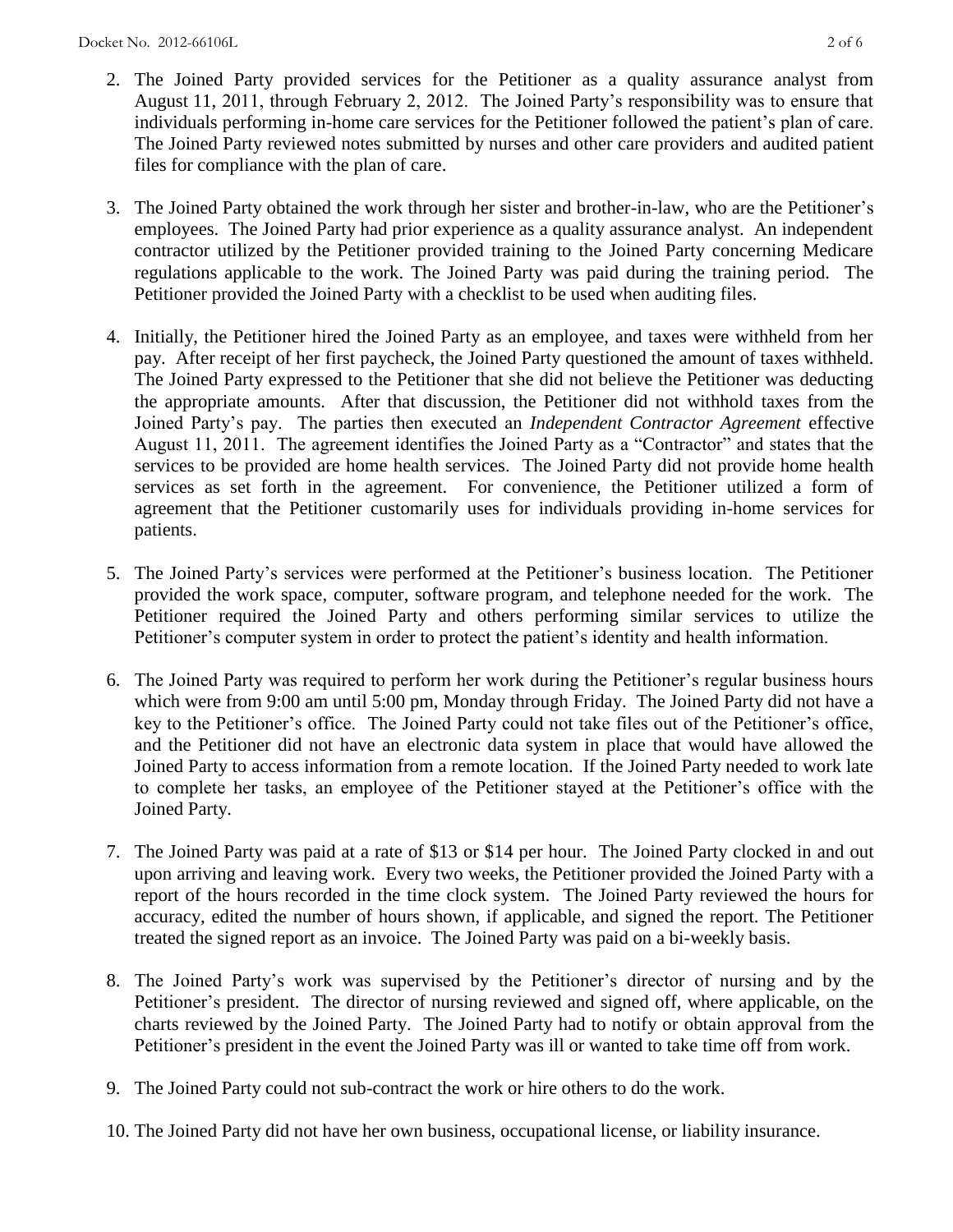11. The Petitioner terminated the relationship with the Joined Party after being informed of a negative background check result.

### **Conclusions of Law:**

- 12. The issue in this case, whether services performed for the Petitioner constitute employment subject to the Florida Unemployment Compensation Law, is governed by Chapter 443, Florida Statutes. Section 443.1216(1)(a)2, Florida Statutes, provides that employment subject to the chapter includes service performed by individuals under the usual common law rules applicable in determining an employer-employee relationship.
- 13. The Supreme Court of the United States held that the term "usual common law rules" is to be used in a generic sense to mean the "standards developed by the courts through the years of adjudication." United States v. W.M. Webb, Inc., 397 U.S. 179 (1970).
- 14. The Supreme Court of Florida adopted and approved the tests in 1 Restatement of Law, Agency 2d Section 220 (1958), for use to determine if an employment relationship exists. See Cantor v. Cochran, 184 So.2d 173 (Fla. 1966); Miami Herald Publishing Co. v. Kendall, 88 So.2d 276 (Fla. 1956); Magarian v. Southern Fruit Distributors, 1 So.2d 858 (Fla. 1941); see also Kane Furniture Corp. v. R. Miranda, 506 So.2d 1061 (Fla. 2d DCA 1987).
- 15. Restatement of Law is a publication, prepared under the auspices of the American Law Institute, which explains the meaning of the law with regard to various court rulings. The Restatement sets forth a nonexclusive list of factors that are to be considered when judging whether a relationship is an employment relationship or an independent contractor relationship.
- 16. 1 Restatement of Law, Agency 2d Section 220 (1958) provides:
	- (1) A servant is a person employed to perform services for another and who, in the performance of the services, is subject to the other's control or right of control.
	- (2) The following matters of fact, among others, are to be considered:
		- (a) the extent of control which, by the agreement, the business may exercise over the details of the work;
		- (b) whether or not the one employed is engaged in a distinct occupation or business;
		- (c) the kind of occupation, with reference to whether, in the locality, the work is usually done under the direction of the employer or by a specialist without supervision;
		- (d) the skill required in the particular occupation;
		- (e) whether the employer or the worker supplies the instrumentalities, tools, and the place of work for the person doing the work;
		- (f) the length of time for which the person is employed;
		- $(g)$  the method of payment, whether by the time or by the job;
		- (h) whether or not the work is a part of the regular business of the employer;
		- (i) whether or not the parties believe they are creating the relation of master and servant;
		- (j) whether the principal is or is not in business.
- 17. Comments in the Restatement explain that the word "servant" does not exclusively connote manual labor, and the word "employee" has largely replaced "servant" in statutes dealing with various aspects of the working relationship between two parties.
- 18. In Department of Health and Rehabilitative Services v. Department of Labor & Employment Security, 472 So.2d 1284 (Fla. 1<sup>st</sup> DCA 1985) the court confirmed that the factors listed in the Restatement are the proper factors to be considered in determining whether an employer-employee relationship exists. However, in citing La Grande v. B&L Services, Inc., 432 So.2d 1364, 1366 (Fla.  $1<sup>st</sup> DCA$  1983), the court acknowledged that the question of whether a person is properly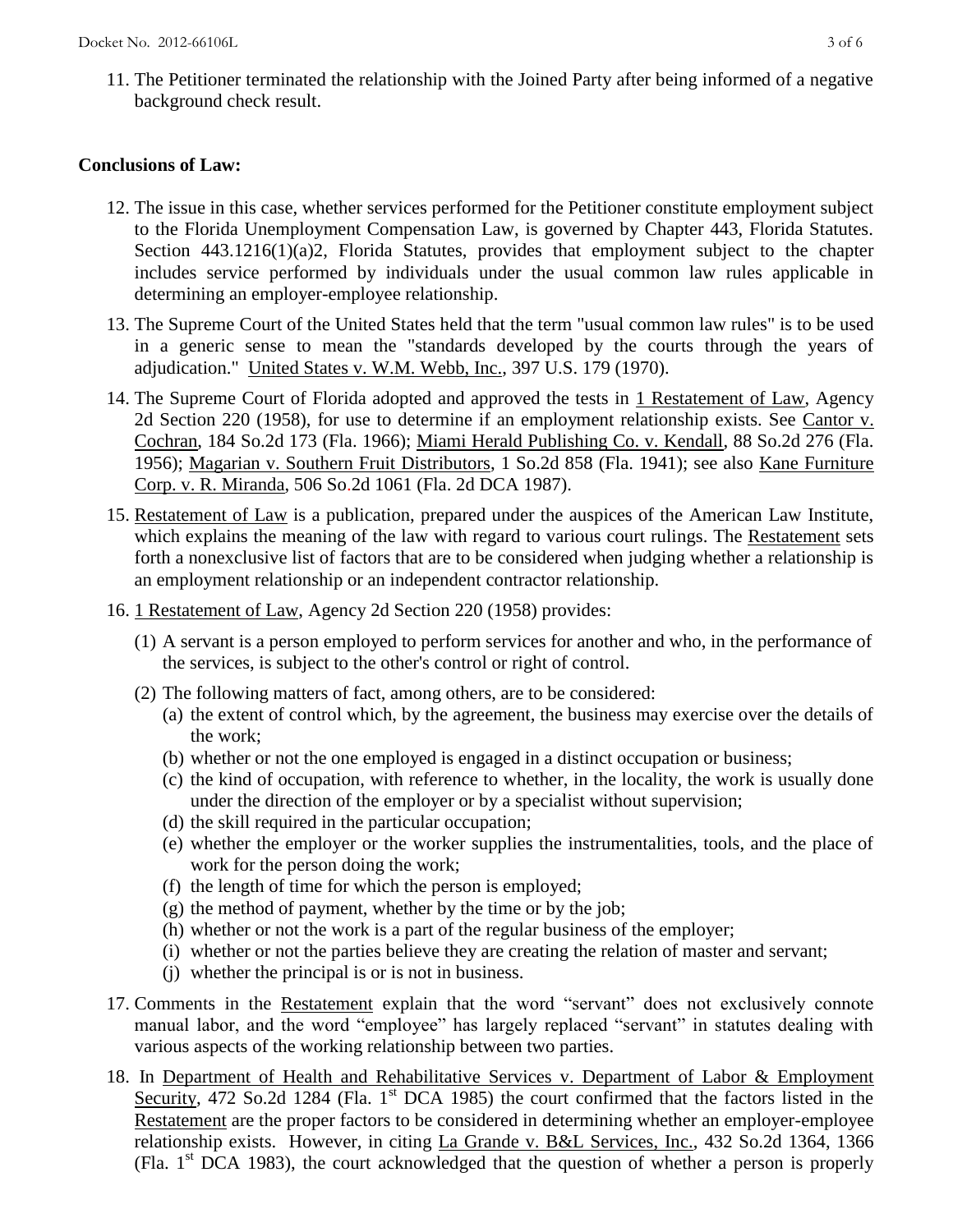classified an employee or an independent contractor often cannot be answered by reference to "hard and fast" rules, but rather must be addressed on a case-by-case basis.

- 19. The record is clear that the intent of the parties at the time of hire was to enter into an employeremployee relationship. It was only after the Joined Party questioned whether the Petitioner withheld the appropriate amount of taxes from the Joined Party's pay that the parties entered into a written agreement designating the Joined Party as an independent contractor. It is also clear that the material terms of that agreement do not reflect the services actually performed by the Joined Party or the working relationship. A statement in an agreement that the existing relationship is that of an independent contractor is not dispositive of the issue. Lee v. American Family Assurance Company, 431 So.2d 249 (Fla. 1<sup>st</sup> DCA 1983). In Justice v. Belford Trucking Company, Inc., 272 So. 2d 131 (Fla. 1972), a case involving an independent contractor agreement that specified the worker was not to be considered an employee, the Florida Supreme Court commented, "while the obvious purpose to be accomplished by this document was to evince an independent contractor status, such status depends not on the statements of the parties but upon all the circumstances of their dealings with each other."
- 20. In Adams v. Department of Labor and Employment Security, 458 So.2d 1161 (Fla. 1<sup>st</sup> DCA 1984), the Court held that the basic test for determining a worker's status is the employing unit's right of control over the manner in which the work is performed. The Court, quoting Farmer's and Merchant's Bank v. Vocelle, 106 So.2d 92 (Fla. 1<sup>st</sup> DCA 1958), stated: "[I]f the person serving is merely subject to the control of the person being served as to the results to be obtained, he is an independent contractor; if he is subject to the control of the person being served as to the means to be used, he is not an independent contractor." In this case, the Petitioner exercised a significant degree of control over the performance of the work. The Petitioner determined what work was performed, where the work was performed, when the work was performed and, through the training and direction, how the work was performed. The Joined Party was required to personally perform the work.
- 21. The Joined Party did not have her own business. The Petitioner supplied the work space and all equipment and supplies needed to perform the work.
- 22. The Joined Party was paid by time, rather than by the job. The Joined Party was required to clock in and out using the Petitioner's time clock system. The fact that the Petitioner did not withhold taxes from the Joined Party's pay does not, standing alone, establish an independent contractor relationship.
- 23. The Petitioner is in the business of providing home health services to patients in accordance with an established plan of care. The Joined Party performed quality assurance services to ensure that the individuals providing the in-home care services were complying with the plan of care. The work performed by the Joined Party was not separate and distinct, but rather was an integral and necessary part of the Petitioner's business.
- 24. It is concluded that the services performed for the Petitioner by the Joined Party as a quality assurance analyst constitute insured employment.

**Recommendation:** It is recommended that the determination dated April 12, 2012 be AFFIRMED.

Respectfully submitted on November 30, 2012.

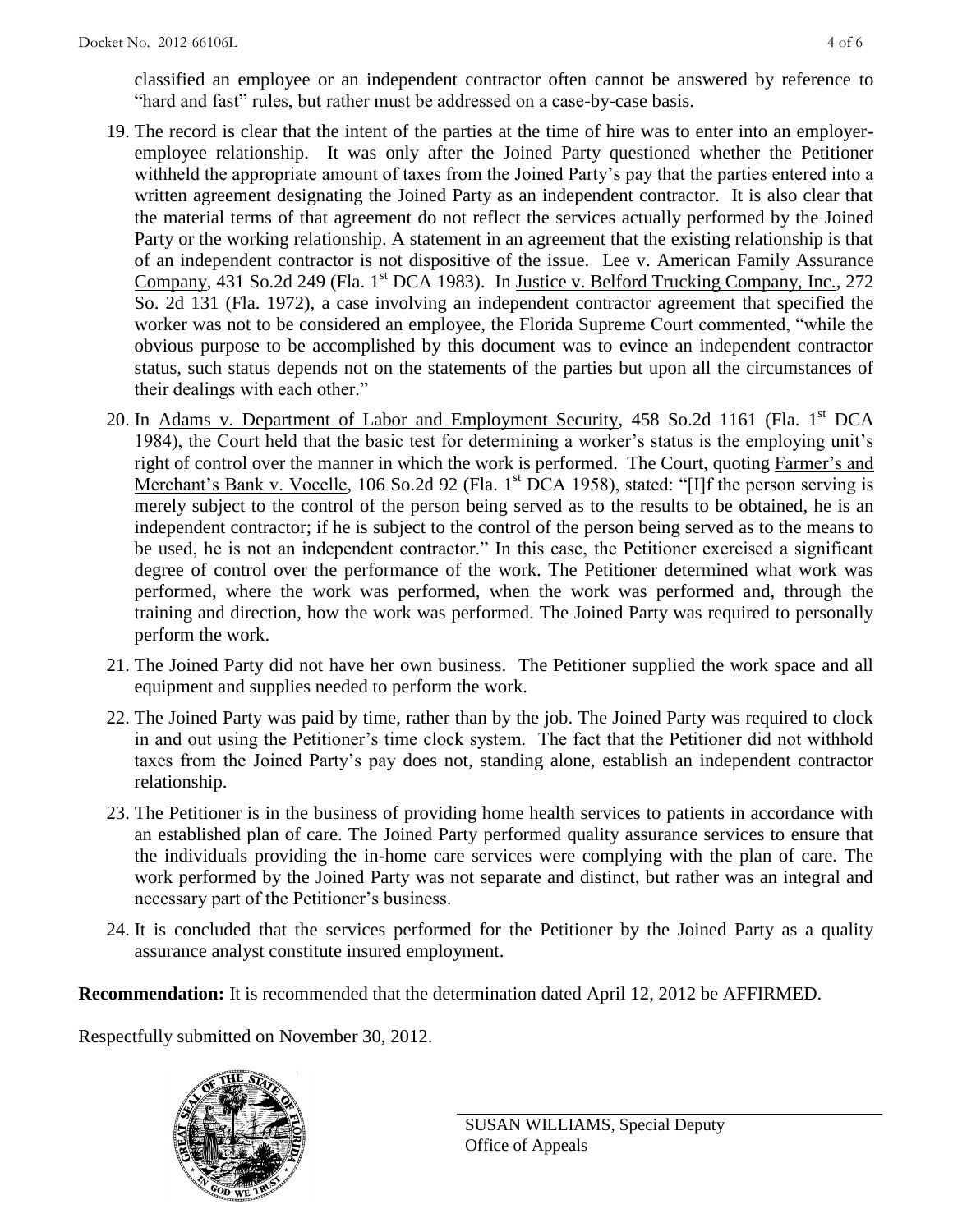A party aggrieved by the *Recommended Order* may file written exceptions to the Director at the address shown above within fifteen days of the mailing date of the *Recommended Order*. Any opposing party may file counter exceptions within ten days of the mailing of the original exceptions. A brief in opposition to counter exceptions may be filed within ten days of the mailing of the counter exceptions. Any party initiating such correspondence must send a copy of the correspondence to each party of record and indicate that copies were sent.

Una parte que se vea perjudicada por la *Orden Recomendada* puede registrar excepciones por escrito al Director Designado en la dirección que aparece arriba dentro de quince días a partir de la fecha del envío por correo de la *Orden Recomendada*. Cualquier contraparte puede registrar contra-excepciones dentro de los diez días a partir de la fecha de envió por correo de las excepciones originales. Un sumario en oposición a contra-excepciones puede ser registrado dentro de los diez días a partir de la fecha de envío por correo de las contra-excepciones. Cualquier parte que dé inicio a tal correspondencia debe enviarle una copia de tal correspondencia a cada parte contenida en el registro y señalar que copias fueron remitidas.

Yon pati ke *Lòd Rekòmande* a afekte ka prezante de eksklizyon alekri bay Direktè Adjwen an lan adrès ki parèt anlè a lan yon peryòd kenz jou apati de dat ke *Lòd Rekòmande* a te poste a. Nenpòt pati ki fè opozisyon ka prezante objeksyon a eksklizyon yo lan yon peryòd dis jou apati de lè ke objeksyon a eksklizyon orijinal yo te poste. Yon dosye ki prezante ann opozisyon a objeksyon a eksklizyon yo, ka prezante lan yon peryòd dis jou apati de dat ke objeksyon a eksklizyon yo te poste. Nenpòt pati ki angaje yon korespondans konsa dwe voye yon kopi kourye a bay chak pati ki enplike lan dosye a e endike ke yo te voye kopi yo.

 $m \sim h$ **SHANEDRA Y. BARNES, Special Deputy Clerk Date Malled: November 30, 2012** 

**Date Mailed:**